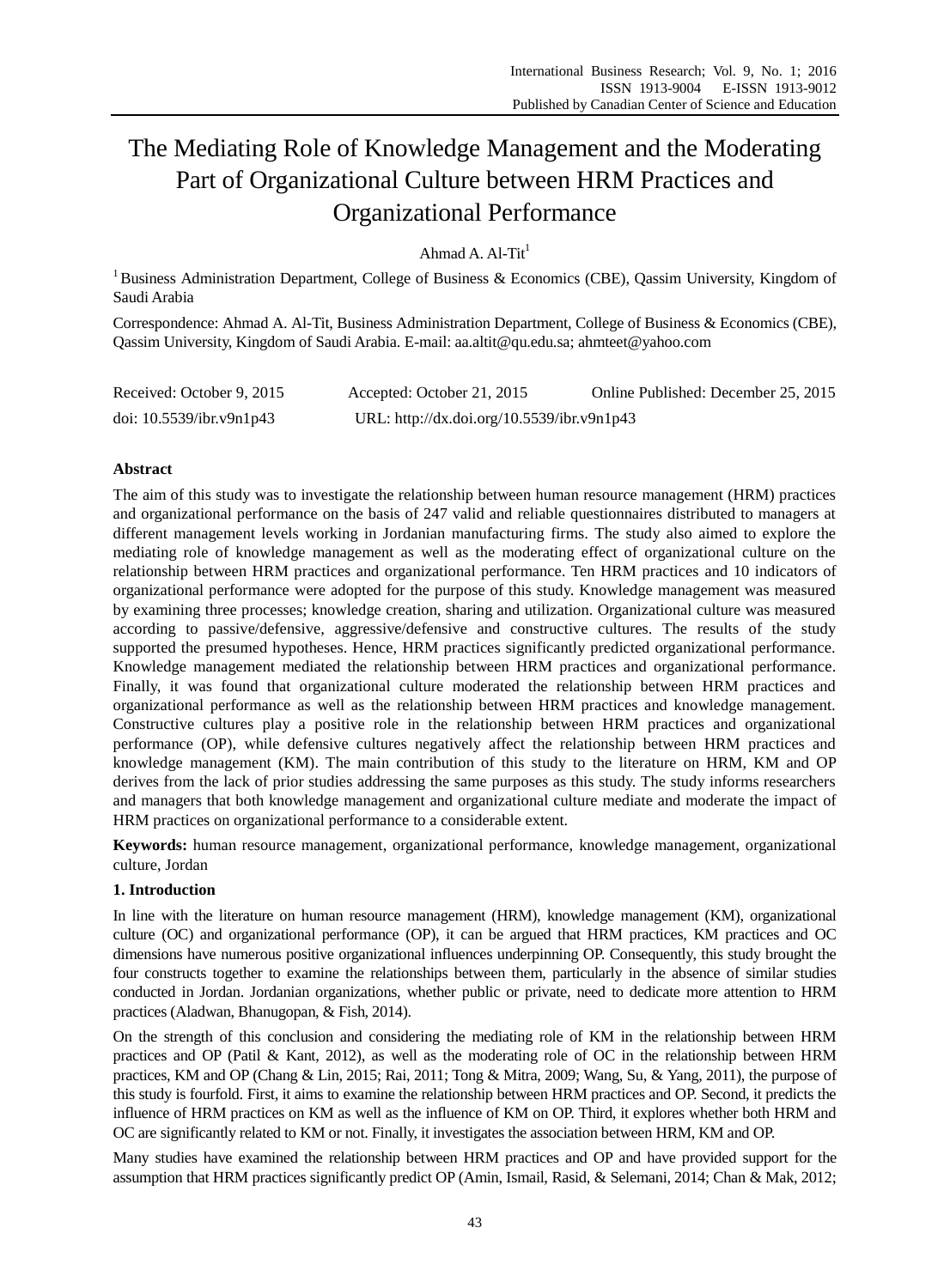Chand & Katou, 2007; Osman, Ho, & Galang, 2011). The same thing can be said of the relationship between HRM practices and KM (Andreeva & Kianto, 2012; Donate & Guadamillas, 2011; Kuo, 2011; Patil & Kant, 2012; Theriou & Chatzoglou, 2014).

On the relationship between KM practices and OP, mixed results have been found. Some studies have found that KM practices improve OP (Darroch, 2005; Gharakhani & Mousakhani, 2012; Kuo, 2011; Marqués & Simón, 2011; Mills & Smith, 2011; Shehata, 2015; Valmohammadi & Ahmadi, 2015; Zack, McKeen, & Singh, 2009), whereas others have found only slight enhancements in OP (Wu & Chen, 2014). Furthermore, the part played by OC in the relationships between the above variables has been well documented (Chang & Lin, 2015; Kuo, 2011; Mahmoudsalehi & Moradkhannejad, 2012; Rai, 2011; Theriou & Chatzoglou, 2008; Tseng, 2010; Tong & Mitra, 2009; Syed-Ikhsan & Rowland, 2004; Wang et al., 2011).

# **2. Literature Review and Research Hypotheses**

# *2.1 Human Resource Management*

Human Resource Management is the effective utilization of people within an organization to achieve organizational goals (Fong, Ooi, Lee, & Chong, 2011; Al-Tit, 2014). Chiang, Han, and Chuang (2011) pictured HRM as people management. There is abundant literature on HRM practices and several categorizations have been proposed. Chiang et al. (2011) examined the relationship between HRM practices and KM and divided HRM practices into low-cost and high-commitment practices, with process efficiency and cost reduction being the main focus of low-cost practices and high-commitment practices being aimed at increasing employee commitment and motivation. In her study on the relationship between HRM practices and KM, Edvardsson (2008) identified four types of HRM practices: Recruitment and selection, training and development, performance management and reward and recognition. On the other hand, Theriou and Chatzoglou (2008) listed a number of optimal HRM practices that can be applied to enhance OP: Extensive training, career opportunities, clearly described jobs, teamwork, performance-based compensation, decentralized decision making, recruitment and selection, involvement and communication, and status with limited differences. In addition, the best HRM practices have a pivotal role in KM practices, such as the creation, absorption, transfer and sharing of knowledge.

# *2.2 Organizational Performance*

Organizational Performance is a measure that assesses the efficiency and effectiveness of an organization striving to achieve its organizational goals (Ho, 2008; Al-Tit & Hunitie, 2015). Several methods have been suggested for measuring OP, which can be categorized into two types: Financial and non-financial indicators. Sharabati, Jawad, and Bontis (2010) evaluated the business performance of Jordanian pharmaceutical firms using productivity, profitability and market valuation. Chong et al. (2011) studied the relationship between supply chain management and organizational and innovation performance and used product return or rejection, sales, cost reduction, customer satisfaction, inventory turnover and lead time to measure OP. Lee and Yu (2004) evaluated OP based on the industry. They used profitability, return on assets and sales turnover for industrial firms. In contrast, the OP of insurance companies was assessed by return on investment and business growth rate. Finally, hospitals' OP was evaluated applying rates of bed occupation and patients'length of stay.

# *2.3 Knowledge Management*

Strategies that can be used to create, protect and use knowledge assets are deemed to constitute *Knowledge Management* (Mahmoudsalehi et al., 2012). The ultimate purpose of KM practices is to improve the efficiency and effectiveness of the exploitation of knowledge assets (Inkinen, Kianto, & Vanhala, 2015). Chang and Lin (2015) identified four dimensions of KM: Knowledge creation, storage, transfer and application. Wu and Chen (2014) assessing the contribution of KM to OP, used four KM practices: Creation, transfer, integration and application. Studying the moderating role of the KM process on the relationship between training and organizational effectiveness, Abd Rahman, Ng, Sambasivan, and Wong (2013) used four dimensions of the KM process: Knowledge acquisition, application, conversion and protection. Ho (2009) mentioned five dimensions of KM, namely creating, accumulating, sharing, utilizing and internalizing knowledge. Investigating the relationship between KM and OP, Hsiao, Chen, and Chang (2011) adopted two dimensions to assess KM capacity comprising the acquisition and dissemination of knowledge.

# *2.4 Organizational Culture*

Organizational culture is defined as a set of shared beliefs, values and assumptions that shape the perceptions and reactions of a group of people within an organization regarding events in their own environment (Anantatmula, 2010; Chang & Lin, 2015; Mahmoudsalehi et al., 2012; Yiing & Bin Ahmad, 2009). In the KM context, Chang and Lin (2015) divided OC styles into five cultures: Process-versus result-oriented, tightly versus loosely controlled,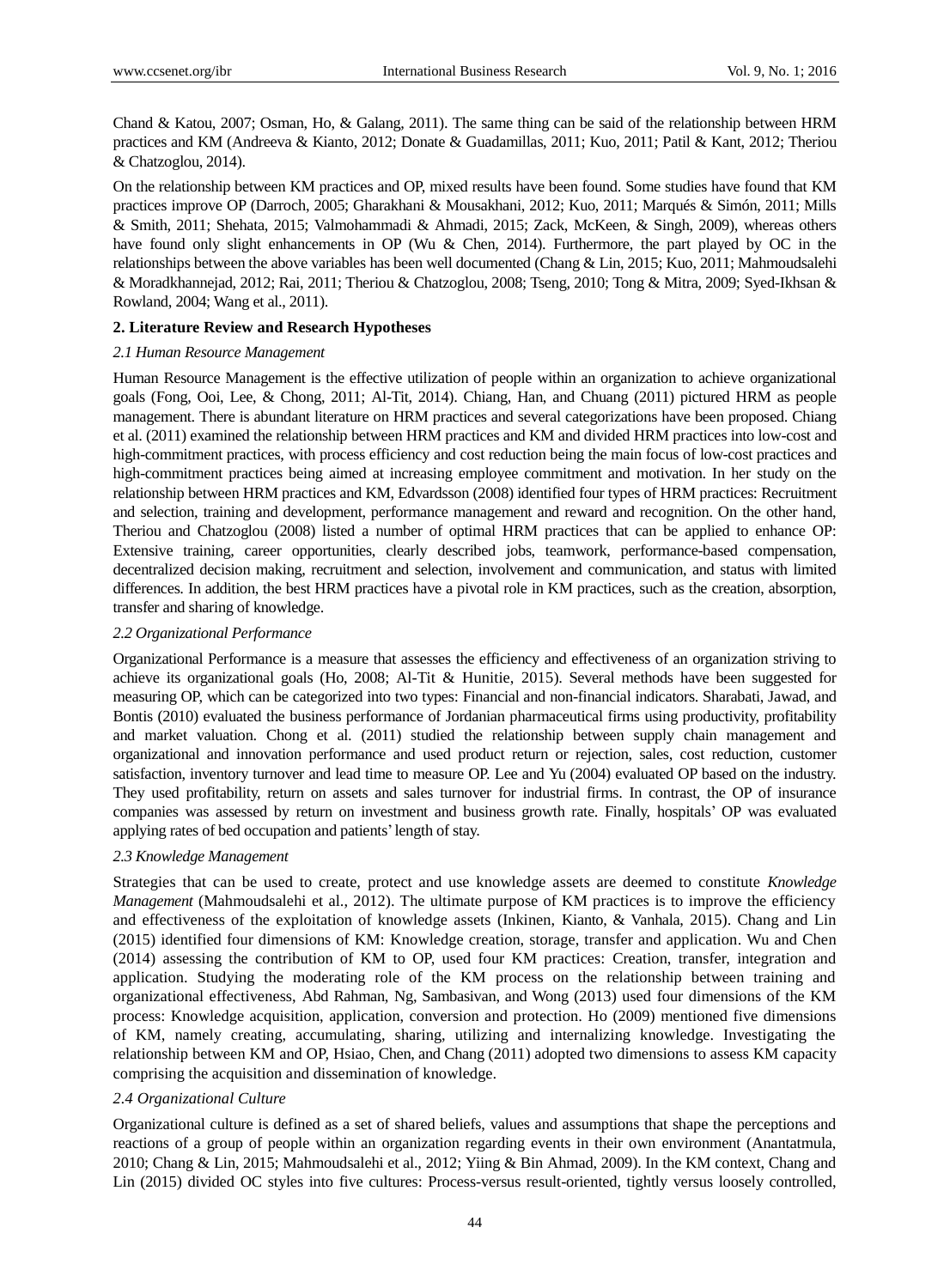employee-versus job-oriented, open versus closed systems, and parochial versus professionally oriented cultures. According to Corbett and Rastrick (2000), OC consists of three dimensions of culture, i.e. passive (PC), aggressive (AC) and constructive (CC). These constructs were adopted in this study. The significance of studying the moderating role of OC in this research is derived from Kreitner and Kinicki (2004, cited in Maheshwari & Vohra, 2015), who supposed OC to be an important inducement of OP, and from Chang and Lin (2015), who took OC to be a key factor in the success of KM. Ho (2009) stated that culture is one of four KM enablers. In a work aimed at investigating the relationships between OC, environmental responsiveness capability and KM, Akhavan, Sanjaghi, Rezaeenour and Ojaghi (2014) employed four dimensions of KM: Knowledge creation and acquisition, organization and saving, dissemination and sharing, and knowledge application.

## *2.5 Human Resource Management and Organizational Performance*

There is a well-documented and established linkage between HRM practices and OP. Collecting data from top and middle managers working in 78 companies in Oman, Moideenkutty, Al-Lamki and Murthy (2011) examined the ability of high-involvement HRM practices to predict OP. They found that high-involvement HRM practices, namely selective staffing, extensive training, empowerment and performance management, are significantly linked to OP when evaluated by the market-to-book value ratio. Amin et al. (2014) explored the impact of seven HRM practices (career planning, compensation, employee participation, job definition, performance appraisal, recruitment and training) on OP. Using a questionnaire-based survey consisting of 46 items to collect data from 300 employees working at a public university in Malaysia, the regression analysis results revealed a positive effect of such practices on OP. Osman et al. (2011) explored the impact of compensation, HR planning, job design, job health and safety, performance appraisal, staffing and training on OP through a questionnaire targeting HR managers and CEOs from different industries in Malaysia. A total of 271 questionnaires were analysed. Their results indicated that around 50% of a firm's OP could be traced back to the effective use of HRM practices.

Chand and Katou (2007) conducted a study to investigate the impact of HRM practices on OP in the Indian hotel industry. They found a positive relationship between HR practices (job design, manpower planning, quality circles, recruitment and selection, training and development, and pay systems) and hotels' OP. High-performance HRM practices (careful selection, enhanced jobs, extensive training, high payments, information sharing and performance feedback) were presumed by Chan and Mak (2012) to have a significant impact on OP. Gathering data from 227 HRM employees in four industries (finance, insurance, manufacturing and real estate) in Hong Kong, they confirmed that high-performance HRM practices are positively correlated to OP. Contrary to the above findings, Kuo (2011) revealed a non-significant direct relationship between HRM practices and OP. but an indirect relationship mediated through three constructs; organizational learning (OL), organizational innovation (OI) and KM. The aim of Theriou and Chatzoglou's (2008) study was twofold: (i) To examine the relationships between HRM, KM, OL and OC; (ii) to investigate the impact of these constructs on OP. Their contribution indicated that HRM affects both KM and OL, thus shaping OC, which in turn results in improved performance.

## *2.6 Human Resource Management and Knowledge Management*

Patil and Kant (2012) indicated that KM processes (i.e. knowledge accumulation, knowledge sharing and knowledge utilization) mediate the relationship between HR strategy (education and training, rewards and incentives, employee empowerment, open communication, employee involvement and workforce flexibility) and OP. Andreeva and Kianto (2012) tested a model consisting of four variables-HR practices for KM, information communication technology (ICT), competitiveness and financial performance-to investigate links between these constructs. Regarding one of the suggested relationships, i.e. the relationship between HR practices and KM and OP, the results highlighted a positive influence of these practices on OP. Theriou and Chatzoglou (2014) examined the effect of best practices in HRM (compensation and incentives, contingent on performance, employee health and safety, employee involvement, internal communication arrangements, extensive training, harmonization, internal career opportunities, job descriptions, selective hiring, use of teams and decentralization) on KM, using a sample comprising a total of 212 HR managers operating in the Greek manufacturing industries. With respect to the relationship between HRM practices and KM, the results supported the hypothesis that best practices in HRM positively affect KM. Kuo (2011) confirmed the positive impact of HRM practices (employee participation, performance appraisal, reward and compensation, staffing, training and development) on KM (knowledge creation and improvement, knowledge learning and acquisition and knowledge sharing). Studying companies from the Spanish industrial sector, Donate and Guadamillas (2011) found support for the hypothesis of a relationship between knowledge-related HR practices, knowledge exploration practices and innovation, but not for a relationship between knowledge-related HR practices, knowledge exploitation practices and innovation.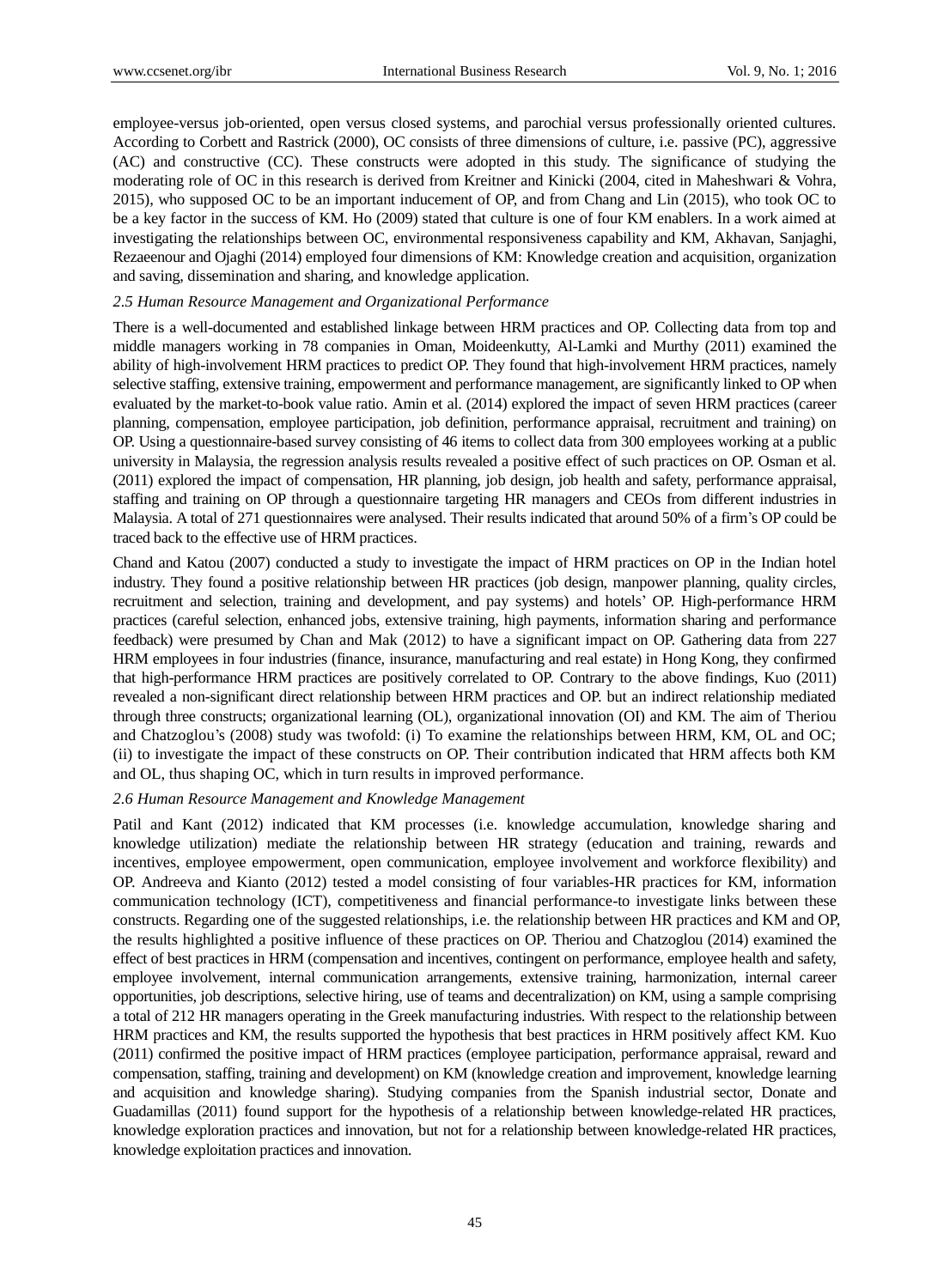# *2.7 Knowledge Management and Organizational Performance*

Nold (2012) attributed the outperformance of a firm to the nature of its KM systems. Shehata (2015) examined the impact of KM systems (knowledge creation, acquisition, codification, sharing and transfer and measurement) on firms' OP in the Egyptian information technology and communication industry. The results emphasized the positive relationship between KM and OP. Gharakhani and Mousakhani (2012) found a significant impact from three dimensions of KM on the OP of small and medium enterprises. In their 2006 study on 222 companies in the Spanish biotechnology and telecommunications industries, Marqués and Simón (2011) verified the positive relationship between KM and OP. Concurrently, Kuo (2011) accepted the assumed positive influence of KM on OP. The expectation of Zack et al. (2009) concerning a direct association between KM practices and OP was supported through the analysis of data from companies in different industries in Canada, the USA and Australia.

In South Africa, Kruger and Johnson (2011) explored the relationship between KM maturity (i.e. knowledge capture, knowledge exchange, knowledge internalization and knowledge re-use) and OP (customer satisfaction, employee satisfaction, growth, intangible value, leverage, liquidity, profitability and shareholder satisfaction). In Jamaica, Mills and Smith (2011) distributed 500 questionnaires to managers from the manufacturing and services sectors with the aim of investigating the relationship between KM and OP. The hypotheses that knowledge acquisition, knowledge application and knowledge protection are related to OP were accepted. However, knowledge conversion (KC) had no impact on OP. Kalling (2003) argued that the KM-OP relationship not only depends on knowledge but also on knowledge utilization and capitalization. In New Zealand, Darroch (2005) provided evidence supporting the hypothesis that the effective use of KM is positively related to superior financial performance.

# *2.8 Organizational Culture and Knowledge Management*

Culture is supposed to be one of the most important critical success factors that affect KM (Mahmoudsalehi et al., 2012). The relationship between OC and Knowledge Conversion (KC) (knowledge socialization, knowledge externalization, combination and internalization) was examined by Tseng (2010) and the results supported the significant impacts of differences in OC on KM. However, OC may play a limited role in KM practice. The findings of Chang and Lin (2015) indicated that both job-oriented and results-oriented cultures are positively related to the KM process, but restricted (rules-based) cultures are not. Pyöriä (2007) highlighted the significance of informal OC dimensions for knowledge workers' performance. Rai (2011) studied the relationship between OC and KM and indicated a significant impact of OC on the behaviour of tacit knowledge sharing. Concurrently, Wang et al. (2011) found a critical role for OC in knowledge creation capability. Tong and Mitra (2009) conducted a case study with a Chinese mobile phone company to examine the impact of OC on KM practices. Their results showed an important linkage between OC and KM. The correlation between a total of 44 OC attributes and KM implementation and sharing was validated by Park, Ribiére and Schulte (2004) using a sample of 26 US companies. The results of Syed-Ikhsan and Rowland's (2004) study revealed a significant positive relationship between a sharing culture and knowledge transfer, as well as knowledge assets. Akhavan et al. (2014) cited dual effects of OC on KM success. By virtue of the literature reviewed, the following hypotheses were developed.

- $H_1$ : HRM practices predict OP.
- H2: HRM practices predict KM.
- H3: KM predicts OP.
- H4: HRM practices and OC are related to KM.
- H5: HRM practices and KM are related to OP.

# **3. Conceptual Model**

Figure 1 depicts the conceptual model of the research. It illustrates the relationships between the five hypotheses and each variable. According to the figure, there is a relationship between the predictor variable (HRM) and the response variable (OP). KM mediates the relationship between these two constructs; hence, HRM is related to KM and KM is related to OP. On the other hand, OC moderates the relationship between HRM and OP and the relationship between HRM and KM. All relationships are expected to be positive, except the moderating role of OC in the relationship between HRM and KM. An expanded version of the conceptual model can be seen in Figure 2.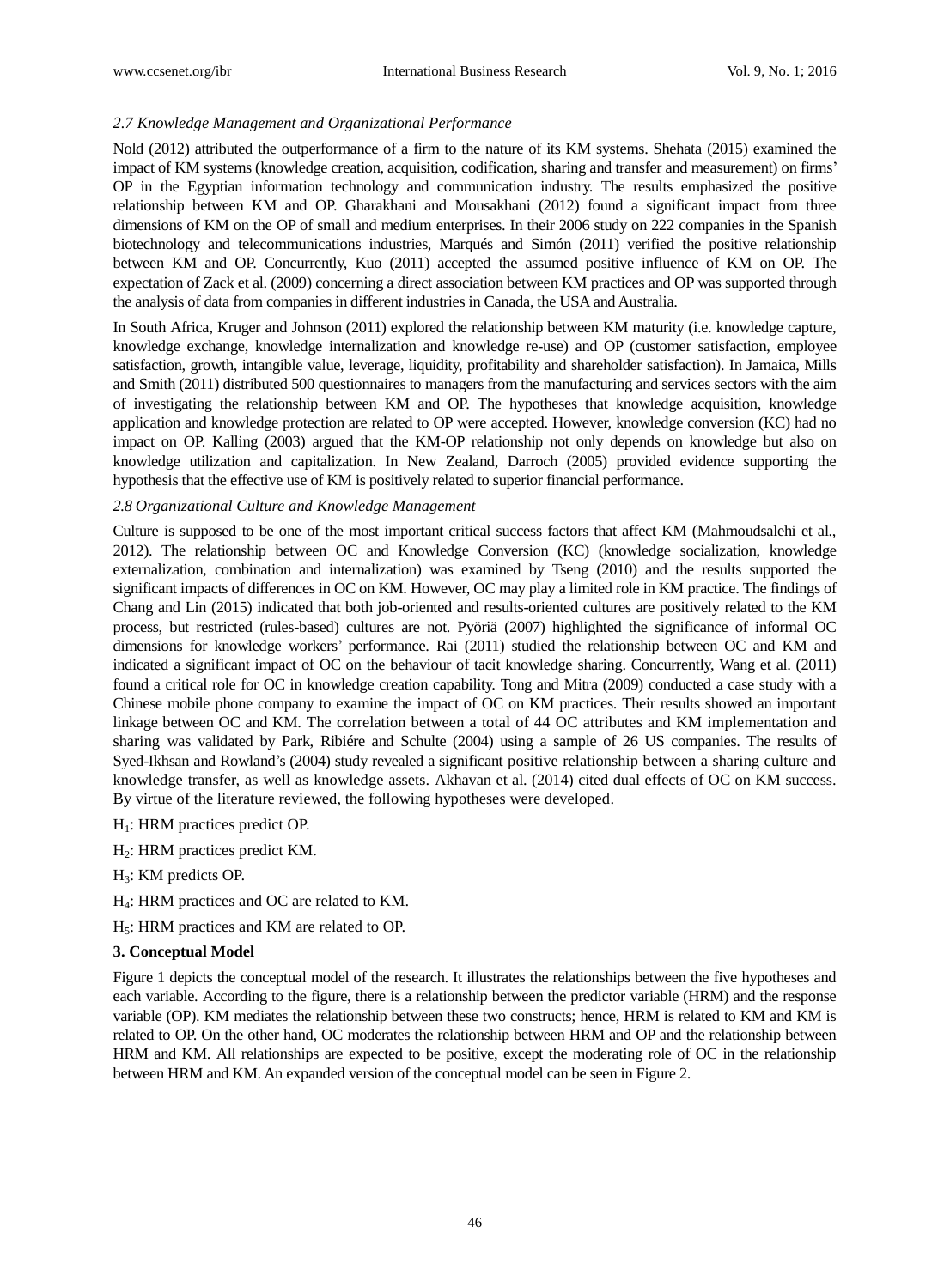

Figure 1. Research conceptual model

## **4. Research Methodology**

#### *4.1 Research Sample and Data Collection*

Industrial Jordanian firms constituted the frame for the population of the study. A sample of 60 firms was randomly selected and a total of 300 questionnaires were sent via email to managers at different management levels. Only 57 questionnaires were returned. Accordingly, questionnaires were administered again by hand to around 235 managers. The two rounds yielded 247 valid questionnaires for analysis.

#### *4.2 Measures*

To evaluate HRM practices, a total of 10 best practices were adopted on the basis of prior research (Cai & Kleiner, 2004; González, 2004; Hashim, 2010; Moideenkutty et al., 2011; Ortega-Parra & Sastre-Castillo, 2013; Rowden, 2002; Tan & Nasurdin, 2011; Zairi, 1998): Employment security (ES), selective staffing (SS), extensive training (ET), performance evaluation (PE), information sharing (IS), incentives (IN), promotions (PR), empowerment (EM), career management (CM) and employees' health and safety (HS) (Chan & Mak, 2012).

For OP, 10 financial and non-financial indicators were adopted: operational excellence (OE), customer intimacy (CI) (Wu & Chen, 2014), high quality (HQ), employee satisfaction (SA) (Tseng & Lee, 2014), staff turnover rates (ST) (Lee & Yu, 2004), market share (MS) (Felício, Couto, & Caiado, 2014), internal processes (IP), learning & growth (LG) (Salehzadeh, Pool, Lashaki, Dolati, & Jamkhaneh, 2015), profitability (PF) and growth of sales (GS) (Lopez-Rodrıguez, 2009). The participants were asked to rate their organization in terms of these indicators. The results of this study were built on the aggregate performance level.

Concerning KM appraisal, three dimensions were used: knowledge creation (CR), sharing (SH) and utilization (UT) (Abd Rahman et al., 2013; Chang & Lin, 2015; Ho, 2009; Wu & Chen, 2014).

Finally, the Organizational Culture Inventory (OCI), developed by Cooke and Lafferty (1983), was used to measure OC. According to Corbett and Rastrick (2000), the OCI covers three dimensions of OC: passive/defensive (PD), aggressive/defensive (AD) and constructive (CO). Moreover, Balthazard, Cooke, and Potter (2006) note that the OCI measures 12 sets of behavioural norms. The PD dimension can be distinguished in terms of approval, conventional, dependent and avoidance cultures. The AD dimension is characterized by oppositional, power, competitive and perfectionist cultures. The CO dimension represents achievement, self-actualizing, encouraging and affiliative cultures.

#### **5. Data Analysis and Results**

#### *5.1 Validity and Reliability*

The validity of the constructs was established using the comparative fit index (CFI) and the root mean square error of approximation (RMSEA) and fit indices such as  $\chi^2/df$  (Al-Tit & Nakhleh, 2014). The reliability of the constructs was confirmed using Cronbach's alpha coefficient  $(\alpha)$ . The results of aforesaid analysis indicated valid and reliable measurements, with  $\chi^2/df$  less than 2, CFI above 0.90, RMSEA less than 0.08 and  $\alpha = 0.784$ .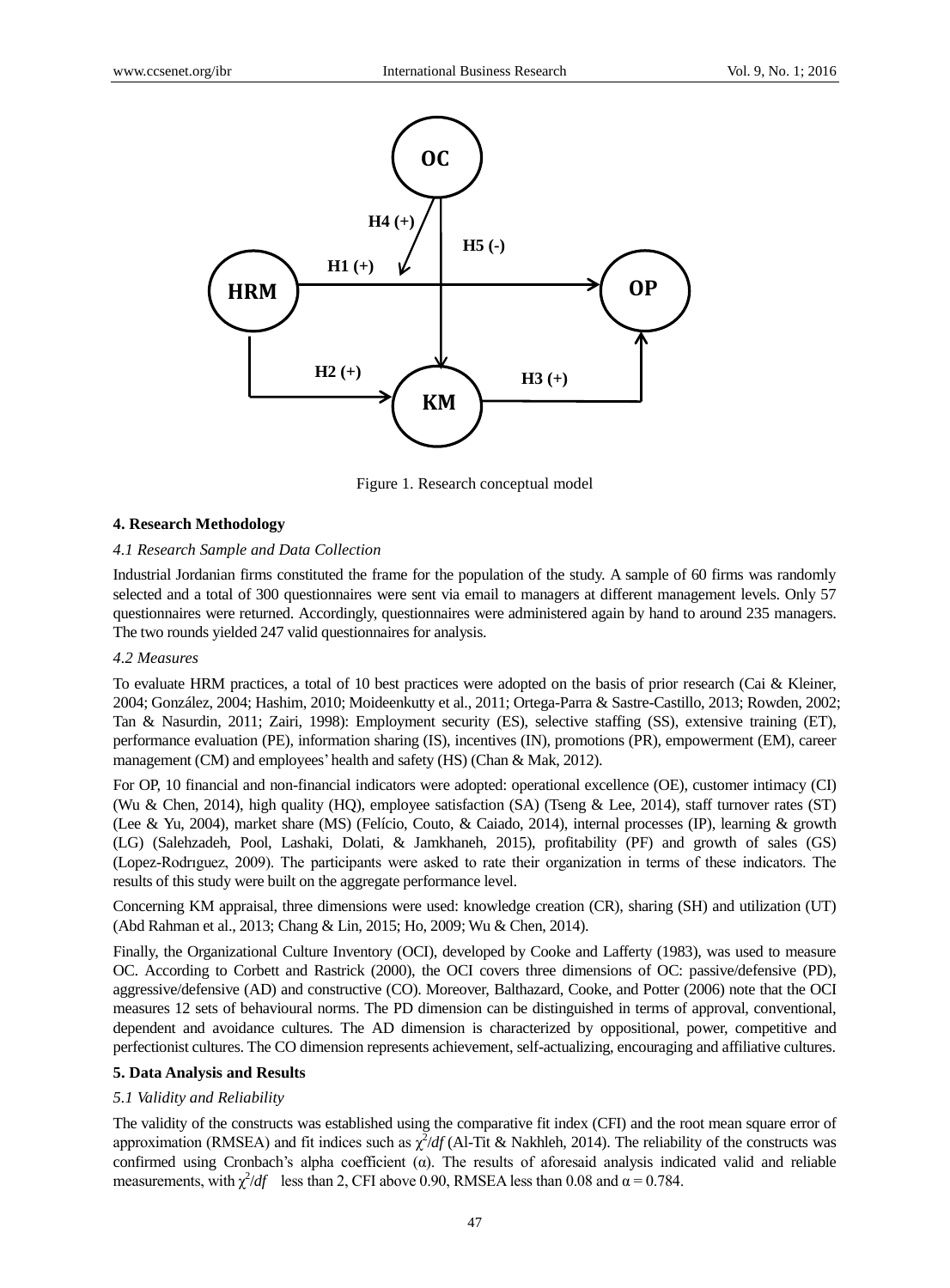

Figure 2. Expanded research conceptual model

# *5.2 Inter-Correlation Matrix*

The results of the correlations among the research variables shown in Table 1 indicate that HRM practices, KM processes, OC dimensions and OP indicators are related to each other. In addition, all HRM practices are significantly related to KM processes and OP indicators. Also, all KM processes are related to OP.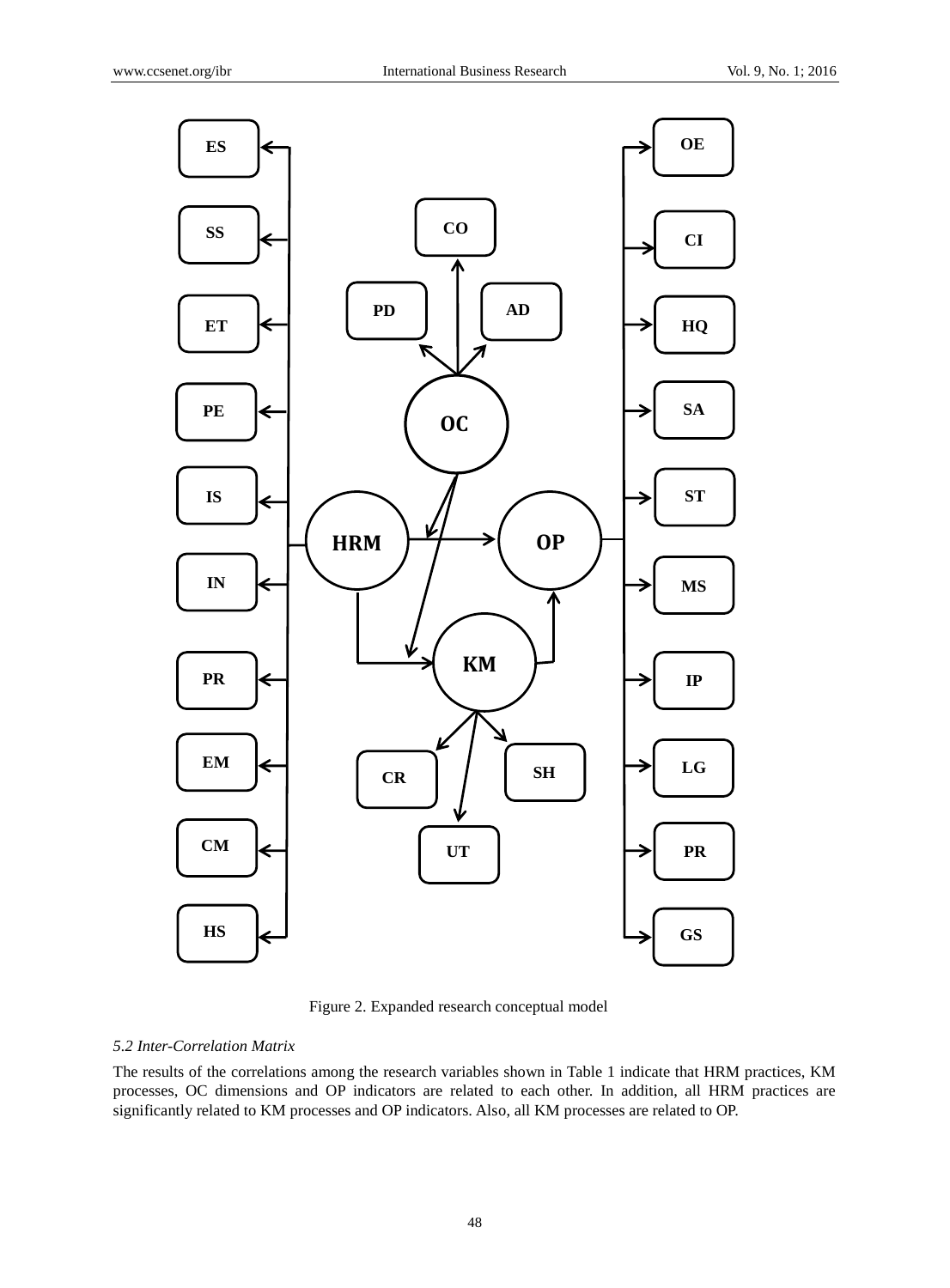### Table 1. Correlations

|             |       |    |    |    |             |  |                                                                                                                              |  |  | Table 1. Correlation Matrix |  |                                                                                           |       |       |                                         |                          |      |
|-------------|-------|----|----|----|-------------|--|------------------------------------------------------------------------------------------------------------------------------|--|--|-----------------------------|--|-------------------------------------------------------------------------------------------|-------|-------|-----------------------------------------|--------------------------|------|
| $\rm CO$    |       |    |    |    |             |  |                                                                                                                              |  |  |                             |  |                                                                                           |       |       |                                         |                          |      |
| AD          |       |    |    |    |             |  |                                                                                                                              |  |  |                             |  |                                                                                           |       |       |                                         | $\overline{\phantom{a}}$ | 0.42 |
| PD          |       |    |    |    |             |  |                                                                                                                              |  |  |                             |  |                                                                                           |       |       |                                         | 0.41 0.32                |      |
| <b>GS</b>   |       |    |    |    |             |  |                                                                                                                              |  |  |                             |  |                                                                                           |       |       |                                         | 0.71 0.68 0.50           |      |
| PF          |       |    |    |    |             |  |                                                                                                                              |  |  |                             |  |                                                                                           |       |       | 0.42 0.64 0.56 0.69                     |                          |      |
| LG          |       |    |    |    |             |  |                                                                                                                              |  |  |                             |  |                                                                                           |       |       | 0.31 0.42 0.41 0.47 0.54                |                          |      |
| $_{\rm IP}$ |       |    |    |    |             |  |                                                                                                                              |  |  |                             |  |                                                                                           |       |       | 0.41 0.56 0.53 0.61 0.64 0.47           |                          |      |
| <b>MS</b>   |       |    |    |    |             |  |                                                                                                                              |  |  |                             |  |                                                                                           |       |       | 0.53 0.32 0.43 0.40 0.34 0.51 0.64      |                          |      |
| <b>ST</b>   |       |    |    |    |             |  |                                                                                                                              |  |  |                             |  |                                                                                           |       |       | 0.50 0.41 0.30 0.52 0.49 0.58 0.66 0.51 |                          |      |
| SA          |       |    |    |    |             |  |                                                                                                                              |  |  |                             |  | 0.42 0.50 0.41 0.36 0.50 0.63 0.65 0.41 0.67                                              |       |       |                                         |                          |      |
| HQ          |       |    |    |    |             |  |                                                                                                                              |  |  |                             |  | 0.55 0.52 0.34 0.65 0.44 0.64 0.52 0.71 0.53 0.55                                         |       |       |                                         |                          |      |
| CI          |       |    |    |    |             |  |                                                                                                                              |  |  |                             |  | 0.52 0.61 0.33 0.45 .62 0.41 0.39 0.40 0.35 0.42 0.47                                     |       |       |                                         |                          |      |
| <b>OE</b>   |       |    |    |    |             |  |                                                                                                                              |  |  |                             |  | 0.35 0.69 0.67 0.66 0.75 0.79 0.77 0.61 0.68 0.61 0.56 0.58                               |       |       |                                         |                          |      |
| UT          |       |    |    |    |             |  |                                                                                                                              |  |  |                             |  | 0.76 0.61 0.83 0.51 0.61 0.73 0.72 0.75 0.77 0.68 0.47 0.77 0.65                          |       |       |                                         |                          |      |
| <b>SH</b>   |       |    |    |    |             |  |                                                                                                                              |  |  |                             |  | 0.73 0.71 0.62 0.73 0.61 0.42 0.73 0.64 0.60 0.71 0.72 0.35 0.69 0.57                     |       |       |                                         |                          |      |
| <b>CR</b>   |       |    |    |    |             |  |                                                                                                                              |  |  |                             |  | 0.74 0.73 0.74 0.60 0.51 0.75 0.42 0.68 0.66 0.58 0.68 0.67 0.31 0.68 0.67                |       |       |                                         |                          |      |
| HS          |       |    |    |    |             |  |                                                                                                                              |  |  |                             |  | 0.68 0.51 0.62 0.61 0.64 0.71 0.63 0.41 0.35 0.36 0.59 0.64 0.54 0.33 0.51 0.55           |       |       |                                         |                          |      |
| <b>CM</b>   |       |    |    |    |             |  |                                                                                                                              |  |  |                             |  | 0.51 0.59 0.64 0.69 0.61 0.54 0.73 0.66 0.61 0.68 0.64 0.69 0.67 0.65 0.36 0.55 0.61      |       |       |                                         |                          |      |
| EM          |       |    |    |    |             |  |                                                                                                                              |  |  |                             |  | 0.71 0.51 0.61 0.50 0.43 0.51 0.52 0.79 0.75 0.67 0.56 0.52 0.56 0.64 0.66 0.33 0.62 0.51 |       |       |                                         |                          |      |
| PR          |       |    |    |    |             |  | 0.52 0.65 0.35 0.41 0.42 0.52 0.61 0.51 0.54 0.74 0.71 0.63 0.53 0.58 0.54 0.53 0.54 0.72 0.45                               |  |  |                             |  |                                                                                           |       |       |                                         |                          |      |
| $_{\rm IN}$ |       |    |    |    |             |  | 0.66 0.61 0.55 0.45 0.66 0.67 0.59 0.77 0.69 0.75 0.80 0.67 0.68 0.74 0.58 0.66 0.68 0.44 0.64 0.61                          |  |  |                             |  |                                                                                           |       |       |                                         |                          |      |
| IS          |       |    |    |    |             |  | 0.68 0.55 0.53 0.45 0.36 0.64 0.71 0.78 0.61 0.54 0.59 0.61 0.41 0.42 0.68 0.72 0.63 0.30 0.51 0.54 0.72                     |  |  |                             |  |                                                                                           |       |       |                                         |                          |      |
| <b>PE</b>   |       |    |    |    |             |  | 0.41 0.65 0.68 0.34 0.67 0.36 0.65 0.40 0.54 0.52 0.43 0.51 0.63 0.64 0.37 0.47 0.56 0.57 0.42 0.38 0.50 0.51                |  |  |                             |  |                                                                                           |       |       |                                         |                          |      |
| ET          |       |    |    |    |             |  | 0.74 0.68 0.78 0.74 0.59 0.80 0.44 0.57 0.63 0.75 0.71 0.34 0.67 0.51 0.58 0.32 0.69 0.64 0.62 0.41 0.51 0.44 0.66           |  |  |                             |  |                                                                                           |       |       |                                         |                          |      |
| SS          |       |    |    |    |             |  | 0.31 0.58 0.43 0.70 0.47 0.59 0.38 0.49 0.69 0.52 0.60 0.44 0.53 0.40 0.67 0.56 0.49 0.43 0.72 0.61 0.61 0.46 0.35 0.51      |  |  |                             |  |                                                                                           |       |       |                                         |                          |      |
| <b>ES</b>   |       |    |    |    |             |  | 0.44 0.51 0.43 0.38 0.47 0.41 0.52 0.61 0.42 0.43 0.41 0.54 0.50 0.46 0.39 0.37 0.58 0.32 0.49 0.56 0.44 0.64 0.32 0.39 0.44 |  |  |                             |  |                                                                                           |       |       |                                         |                          |      |
|             | ES SS | ET | PE | IS | $_{\rm IN}$ |  | PR EM CM HS CR SH UT OE CI HQ SA ST MS IP                                                                                    |  |  |                             |  |                                                                                           | LG PF | GS PD |                                         | AD CO                    |      |

## *5.3 Hypotheses Testing*

Hypothesis 1 posited that HRM practices directly predict OP. Based on the results of multiple regression shown in Table 2, HRM practices explain 52% of variability in OP ( $r^2 = 0.518$ ,  $f = 13.47$ ,  $p < 0.05$ ). From the regression coefficients it is apparent that SS is the most important practice in predicting OP ( $\beta = 0.561$ ,  $t = 8.114$ ,  $p < 0.05$ ), followed by ET ( $\beta$  = 0.396, t = 6.417, p < 0.05), PE ( $\beta$  = 0.392, t = 5.331, p < 0.05), IN ( $\beta$  = 0.387, t = 5.015, p < 0.05), PR  $(\beta = 0.369, t = 4.813, p < 0.05)$ , ES  $(\beta = 0.357, t = 4.601, p < 0.05)$ , IS  $(\beta = 0.348, t = 4.517, p < 0.05)$ , EM ( $\beta$  = 0.341, t = 4.357, p < 0.05) and HS ( $\beta$  = 0.328, t = 4.312, p < 0.05). CM was ranked last ( $\beta$  = 0.311, t = 3.701,  $p < 0.05$ ). Hence, hypothesis 1 is supported.

Hypothesis 2 suggested that HRM practices directly predict KM. The results of the regression analysis shown in Table 3 indicate that HRM practices explain 48% of variability in KM ( $r^2 = 0.476$ , f = 11.86, p < 0.05). The beta coefficients show that IS is the most important practice in predicting KM ( $\beta$  = 0.618, t = 11.40, p < 0.05), followed by ET (β = 0.577, t = 8.113, p < 0.05), IN (β = 0.517, t = 6.341, p < 0.05), EM (β = 0.419, t = 6.011, p < 0.05), SS (β = 0.378, t = 4.351, p < 0.05), PR (β = 0.327, t = 4.201, p < 0.05), PE (β = 0.324, t = 4.117, p < 0.05), ES (β = 0.320, t  $= 4.105$ , p < 0.05), CM (β = 0.309, t = 3.94, p < 0.05) and HS (β = 0.313, t = 3.287, p < 0.05). On the basis of these results, hypothesis 2 is accepted.

The relationship between KM and OP was hypothesized in  $H_3$ . It was presumed that KM predicts OP. The results of the regression analysis shown in Table 4 highlight a good explanatory power of KM (61%) in the variability of OP. According to the results, knowledge utilization has the highest beta coefficient ( $\beta$  = 0.441, t = 6.471, p < 0.05), followed by knowledge sharing ( $\beta = 0.410$ , t = 5.413, p < 0.05) and knowledge creation ( $\beta = 0.319$ , t = 5.002,  $p < 0.05$ ). Therefore, hypothesis 3 is accepted.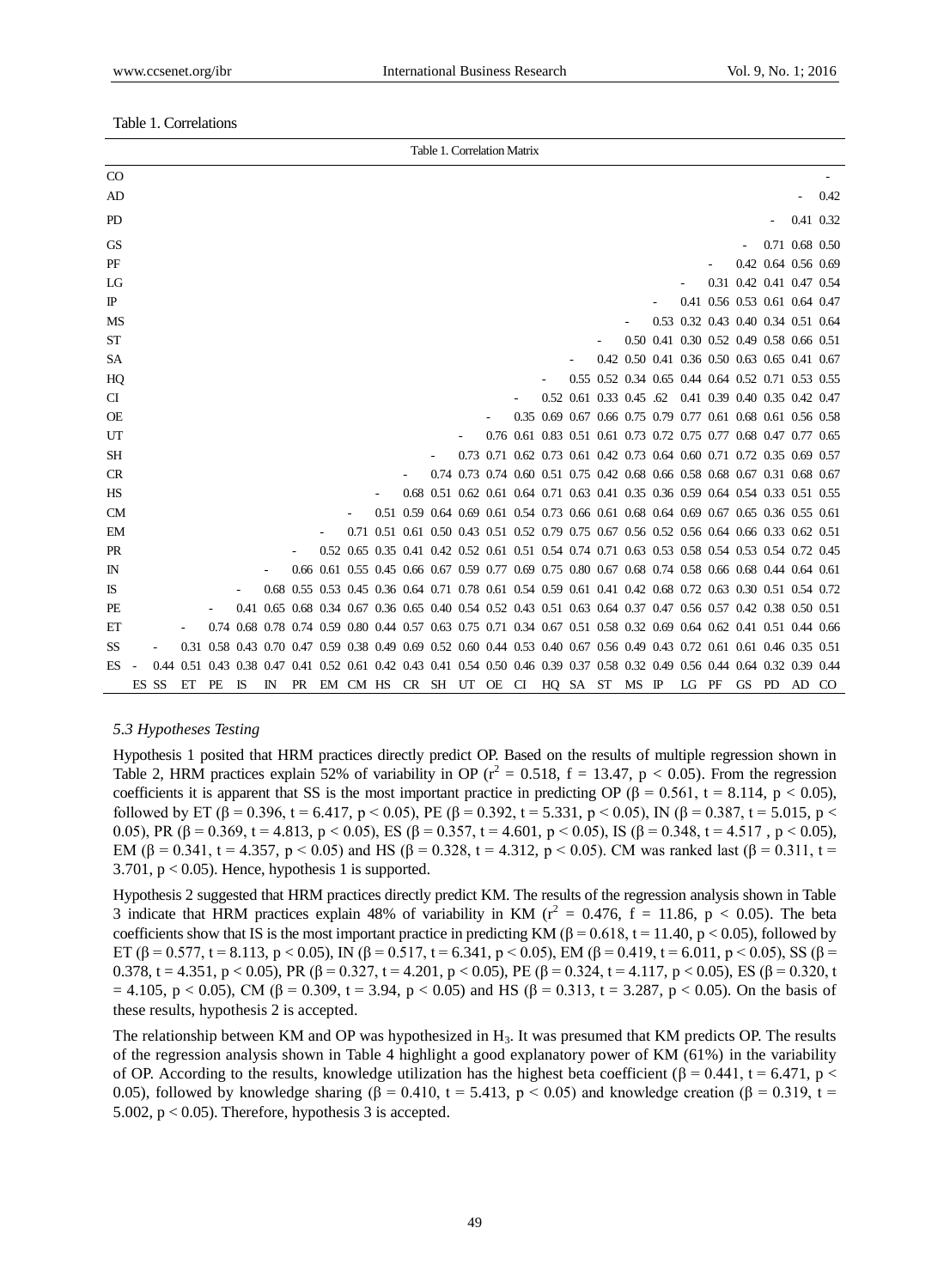|  |  | Table 2. HRM practices and OP |  |  |
|--|--|-------------------------------|--|--|
|--|--|-------------------------------|--|--|

| Model |       |       |       |       |       |       |           |       |           |       |
|-------|-------|-------|-------|-------|-------|-------|-----------|-------|-----------|-------|
|       | 0.72  |       | 0.518 |       | 13.47 |       |           | 0.000 |           |       |
|       | ES    | SS    | ET    | PE    | IS    | IN    | <b>PR</b> | EM    | <b>CM</b> | HS    |
|       | 0.357 | 0.561 | 0.396 | 0.392 | 0.348 | 0.387 | 0.369     | 0.341 | 0.439     | 0.328 |
|       | 4.601 | 8.114 | 6.417 | 5.331 | 4.517 | 5.015 | 4.813     | 4.357 | 3.701     | 4.312 |
| D     | 0.001 | 0.000 | 0.000 | 0.011 | 0.000 | 0.000 | 0.003     | 0.000 | 0.014     | 0.000 |

*Note.* Independent variables: ES (employment security), SS (selective staffing), ET (extensive training), PE (performance evaluation), IS (information sharing), IN (incentives), PR (promotions), EM (employee empowerment), CM (career management), HS (employees' health and safety). Dependent variable: OP.

Table 3. HRM practices and KM

| Model 1 |       |           |       |       |       |             |       |       |       |       |
|---------|-------|-----------|-------|-------|-------|-------------|-------|-------|-------|-------|
|         | 0.69  |           | 0.476 |       | 11.68 |             | 0.000 |       |       |       |
|         | ES    | SS        | ET    | PE    | IS    | $_{\rm IN}$ | PR    | EM    | CМ    | HS    |
|         | 0.320 | 0.378     | 0.557 | 0.324 | 0.618 | 0.517       | 0.327 | 0.419 | 0.309 | 0.313 |
|         | 4.105 | 4.361     | 8.113 | 4.117 | 11.40 | 6.341       | 4.201 | 6.011 | 3.940 | 3.287 |
| D       | 0.000 | $0.000\,$ | 0.004 | 0.000 | 0.007 | 0.000       | 0.000 | 0.000 | 0.020 | 0.000 |

*Note.* Independent variables: ES (employment security), SS (selective staffing), ET (extensive training), PE (performance evaluation), IS (information sharing), IN (incentives), PR (promotions), EM (employee empowerment), CM (career management), HS (employees'health and safety). Dependent variable: KM.

#### Table 4. KM practices and OP

|         | r          | $r^2$     |            | n     |
|---------|------------|-----------|------------|-------|
| Model 1 | 0.78       | 0.608     | 14.28      | 0.000 |
|         | <b>KCR</b> | <b>SH</b> | <b>KUT</b> |       |
| ß       | 0.319      | 0.410     | 0.441      |       |
|         | 5.002      | 5.413     | 6.471      |       |
| P       | 0.000      | 0.000     | 0.000      |       |

*Note.* Independent variables: knowledge creating (CR), sharing (SH) and utilizing (UT), Dependent variable: OP

Both hypotheses  $H_4$  and  $H_5$  are related to the moderating impact of OC.  $H_4$  suggested a positive impact of OC on the relationship between HRM practices and OP. On the other hand,  $H_5$  assumed a negative impact of OC on the relationship between HRM practices and MK. Two models were applied to test these hypotheses. In model 1, KM was the dependent variable. The results shown in Table 5 indicate that both HRM practices and OC are positively associated with KM. In addition, the interaction term between HRM practices and OC is significant (β  $= -0.083$ ,  $p < 0.05$ ). In model 2, OP was the dependent variable. It was found that HRM practices and KM are correlated with OP. The interaction term between HRM practices and OC is also significant ( $\beta = 0.118$ , p < 0.05). On the basis of these findings, the moderating effect of OC is established in this study.

Table 5. Results of OC moderating effects

|                           |        | KM       | <b>OP</b> |        |  |  |  |
|---------------------------|--------|----------|-----------|--------|--|--|--|
| Variables                 | Step 1 | Step 2   | Step 1    | Step 2 |  |  |  |
| <b>HRM</b> practices      | 0.431  | 0.422    | 0.231     | 0.224  |  |  |  |
| OC                        | 0.341  | 0.337    | 0.117     | 0.109  |  |  |  |
| KM                        | 0.284  | 0.279    | 0.4225    | 0.416  |  |  |  |
| HRM practices $\times$ OC |        | $-0.083$ |           | 0.118  |  |  |  |
| Adjusted R squared        | 0.456  | 0.521    | 0.42      | 0.461  |  |  |  |
| p < 0.05                  |        |          |           |        |  |  |  |

## **6. Discussion and Conclusion**

Investigating the relationship between HRM practices and OP and entering KM as a mediator as well as OC as a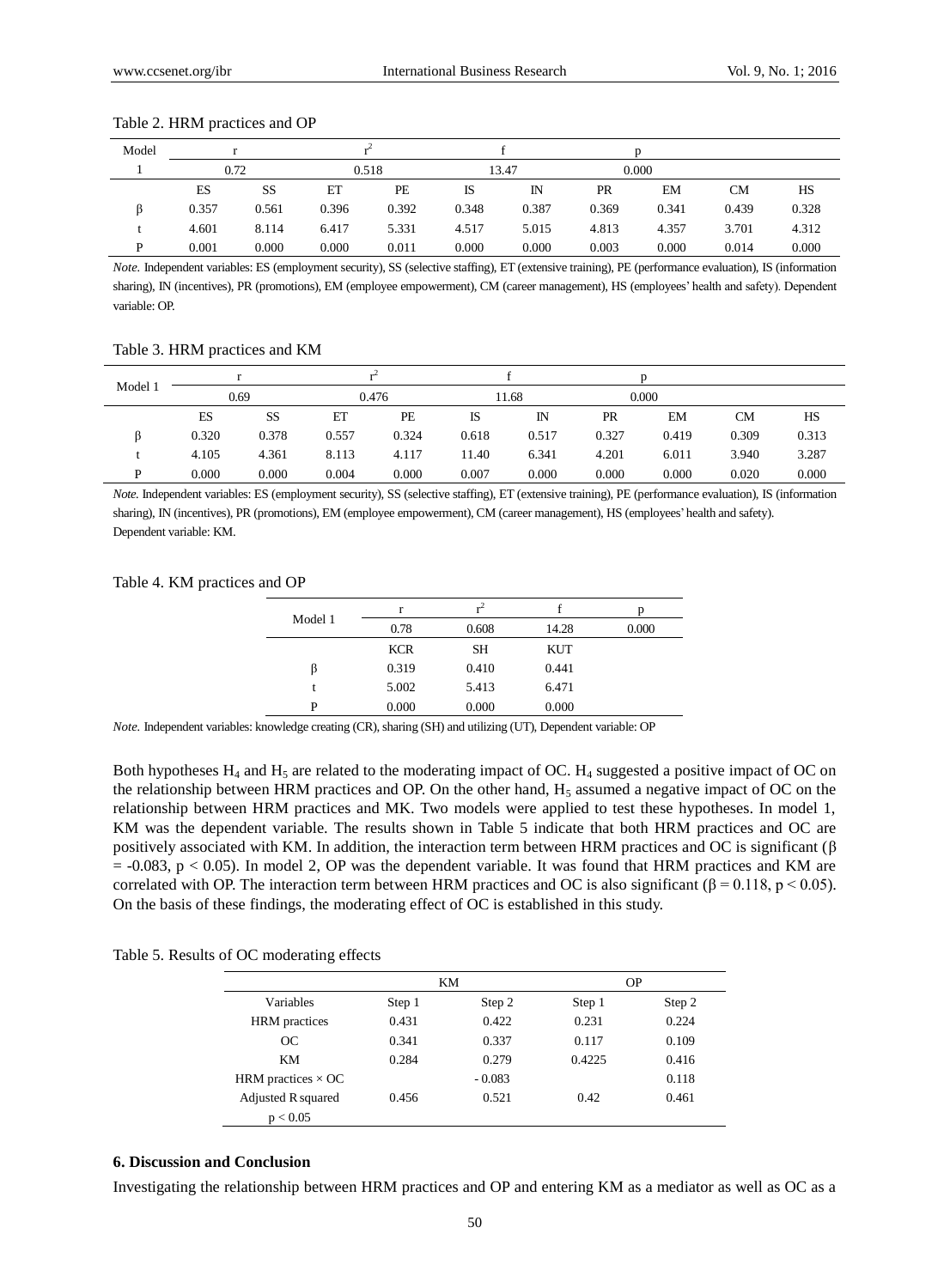moderator in the relationship between these two constructs, the results show that HRM practices predict OP, either directly or indirectly through KM. In this regard, OC positively moderates the relationship between HRM practices and OP and negatively moderates the relationship between HRM practices and KM.

Regarding the positive impact of HRM practices on OP found in this study, similar results have been revealed in the literature (e.g. Amin et al., 2014; Chan & Mak, 2012; Chand & Katou, 2007; Moideenkutty et al., 2011; Osman et al., 2011). Inconsistently, Kuo (2011) found a non-significant direct relationship between HRM practices and OP. The positive association of HRM practices and KM was also asserted by Theriou and Chatzoglou (2014), Kuo (2011) and Donate and Guadamillas (2011). Furthermore, Shehata (2015), Gharakhani and Mousakhani (2012), Marqués and Simón (2011), Zack et al. (2009), Mills and Smith (2011) and Kuo (2011) confirmed the significant impact of KM on OP.

On the mediating role of KM in the relationship between HRM practices and OP and in accordance with the results of this study, Patil and Kant (2012) underscored the vital role of KM in the relationship between HRM practices and OP. In terms of the moderating effect of OC, Balthazard et al. (2006) concluded that a constructive culture has a positive effect on OP, while a defensive culture has a negative impact on OP. Tseng (2010) studied three types of OC: Clan, hierarchical and adhocratic. These cultural styles refer to warm, creative and structural organizational environments, respectively. Her findings indicated that a culture of adhocracy affects knowledge conversion and improves OP. Finally, Nold (2012) supported the hypothesis that a positive OC enables KM, which in turn affects OP. This study contributes to the literature on HRM, KM and OP, filling a considerable gap by exploring the relationships between 10 practices of HRM and 10 indicators of OP, with KM as a mediator and OC as a moderator in these relationships.

## **7. Limitations and Future Research**

The response rate was the main limitation experienced, requiring extra effort to distribute additional questionnaires. In addition, this is a cross-sectional study and hence the results cannot be generalized to all manufacturing industries in Jordan. Further research should be conducted on the moderating role of different OC dimensions.

## **References**

- Abd Rahman, A., Ng, S., Sambasivan, M., & Wong, F. (2013). Training and Organizational Effectiveness: Moderating Role of Knowledge Management Process. *European Journal of Training and Development, 37*(5), 472-488. <http://dx.doi.org/10.1108/03090591311327295>
- Akhavan, P., Sanjaghi, M., Rezaeenour, J., & Ojaghi, H. (2014). Examining the Relationships between Organizational Culture, Knowledge Management and Environmental Responsiveness Capability. *The Journal of Information and Knowledge Management Systems, 44*(2), 228-248. http://dx.doi.org/10.1108/VINE-07-2012-0026
- Aladwan, K., Bhanugopan, R., & Fish, A. (2014). Human Resource Management Practices among Frontline Employees in the Jordanian Organizations: Navigating through the Crossroads of Change and Challenge. *International Journal of Commerce and Management, 24*(1), 6-24. http://dx.doi.org/10.1108/IJCoMA-09-2011-0027
- Al-Tit, Ahmad, A., & Hunitie, M. (2015). The Mediating The Mediating Effect of Employee Engagement between Its Antecedents and Consequences. *Journal of Management Research, 7*(5), 47-62. http://dx.doi.org/10.5296/jmr.v7i5.8048
- Al-Tit, Ahmad, A., & Nakhleh, H. (2014). The Role of E-Marketing in the Development of Internet User Attitudes toward Tourist Sites in Saudi Arabia. *Journal of Administrative and Economic Sciences, 7*(2), 25-44.
- Al-Tit, Ahmad, A. (2014). *Integration of Human Resources Management Practices and Operations Management and Its Impact on the Productivity and Profitability of Jordanian Manufacturing Companies (Quantitative Approach).* Unpublished Ph.D Dissertation, Lebanon: Jinan University. http://dx.doi.org/10.13140/RG.2.1.2027.5047
- Amin, M., Ismail, W., Rasid, S., & Selemani, R. (2014). The Impact of Human Resource Management Practices on Performance. *The TQM Journal, 26*(2), 125-142. http://dx.doi.org/10.1108/TQM-10-2011-0062
- Anantatmula, V. (2010). Impact of Cultural Differences on Knowledge Management in Global Projects. *VINE, 40*(3/4), 239-253. http://dx.doi.org/10.1108/03055721011071377
- Andreeva, T., & Kianto, A. (2012). Does Knowledge Management Really Matter? Linking Knowledge Management Practices, Competitiveness and Economic Performance. *Journal of Knowledge Management, 16*(4), 617-636. http://dx.doi.org/10.1108/13673271211246185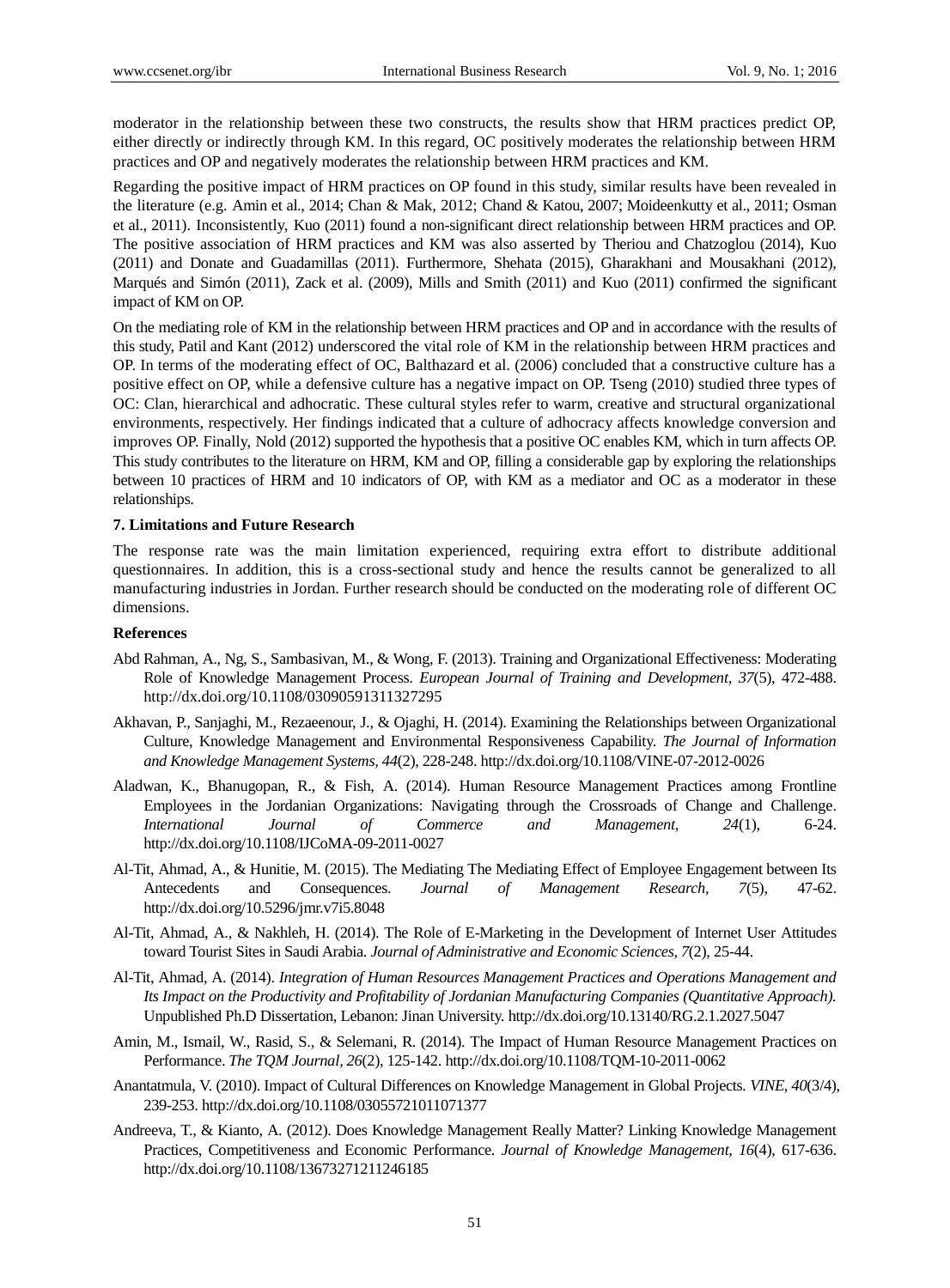- Balthazard, P., Cooke, R., & Potter, R. (2006). Dysfunctional Culture, Dysfunctional Organization: Capturing the Behavioral Norms that form Organizational Culture and Drive Performance. *Journal of Managerial Psychology, 21*(8), 709-732. http://dx.doi.org/10.1108/02683940610713253
- Cai, L., & Kleiner, B. (2004). Effective Human Resource Management in Employment Agencies. *Management Research News, 27*(4/5), 91-98. http://dx.doi.org/10.1108/01409170410784518
- Chan, S., & Mak, W. (2012). High Performance Human Resource Practices and Organizational Performance: The Mediating Role of Occupational Safety and Health. *Journal of Chinese Human Resources Management, 3*(2), 136-150. http://dx.doi.org/10.1108/20408001211279238
- Chand, M., & Katou, A. (2007). The impact of HRM Practices on Organizational Performance in the Indian Hotel Industry. *Employee Relations, 29*(6), 576-594[. http://dx.doi.org/10.1108/01425450710826096](http://dx.doi.org/10.1108/01425450710826096)
- Chang, C., & Lin, T. (2015). The Role of Organizational Culture in the Knowledge Management Process. *Journal of Knowledge Management, 19*(3), 433-455. <http://dx.doi.org/10.1108/JKM-08-2014-0353>
- Chiang, H., Han, T., & Chuang, J. (2011). The Relationship between High-Commitment HRM and Knowledge-Sharing Behavior and Its Mediators. *International Journal of Manpower, 32*(5/6), 604-622. <http://dx.doi.org/10.1108/01437721111158224>
- Chong, A., Chan, F., Ooi, K., & Sim, J. (2011). Can Malaysian Firms Improve Organizational/ Innovation Performance Via SCM? *Industrial Management & Data Systems, 111*(3), 410-431. <http://dx.doi.org/10.1108/02635571111118288>
- Cooke, R. A., & Lafferty, J. C. (1983). *Level V: Organizational Culture Inventory (Form I)*. Plymouth, MI: Human Synergistics.
- Corbett, L., & Rastrick, K. (2000). Quality Performance and Organizational Culture. *International Journal of Quality & Reliability Management, 17*(1), 14-26[. http://dx.doi.org/10.1108/02656710010300126](http://dx.doi.org/10.1108/02656710010300126)
- Corbett, L., & Rastrick, K. (2000). Quality Performance and Organizational Culture: A New Zealand Study. *International Journal of Quality & Reliability Management, 17*(1), 14-26.
- Darroch, J. (2005). Knowledge Management, Innovation and Firm Performance. *Journal of Knowledge Management, 9*(3), 101-115[. http://dx.doi.org/10.1108/13673270510602809](http://dx.doi.org/10.1108/13673270510602809)
- Donate, M., & Guadamillas, F. (2011). Organizational Factors to Support Knowledge Management and Innovation. *Journal of Knowledge Management, 15*(6), 890-914. <http://dx.doi.org/10.1108/13673271111179271>
- Edvardsson, I. (2008). HRM and Knowledge Management. *Employee Relations, 30*(5), 553-561. <http://dx.doi.org/10.1108/01425450810888303>
- Felíci, J., Caiado, E., & Caiado, J. (2014). Human Capital, Social Capital and Organizational Performance. *Management Decision, 52*(2), 350-364.<http://dx.doi.org/10.1108/MD-04-2013-0260>
- Felício, J. A., Couto, E., & Caiado, J. (2014). Human Capital, Social Capital and Organizational Performance. *Management Decision, 52*(2), 350-364.<http://dx.doi.org/10.1108/MD-04-2013-0260>
- Fong, C., Ooi, K., Lee, V., & Chong, A. (2011). HRM Practices and Knowledge Sharing: An Empirical Study. *International Journal of Manpower, 32*(5/6), 704-723. <http://dx.doi.org/10.1108/01437721111158288>
- Gharakhani, D., & Mousakhani, M. (2012). Knowledge Management Capabilities and SMEs' Organizational Performance. *Journal of Chinese Entrepreneurship, 4*(1), 35-49. <http://dx.doi.org/10.1108/17561391211200920>
- González, S. (2004). Improving Human Resources Management: Some Practical Questions and Answers. *International Journal of Contemporary Hospitality Management, 16*(1), 59-64. <http://dx.doi.org/10.1108/09596110410516570>
- Hashim, J. (2010). Human Resource Management Practices on Organizational Commitment: The Islamic Perspective. *Personnel Review, 39*(6), 785-799[. http://dx.doi.org/10.1108/00483481011075611](http://dx.doi.org/10.1108/00483481011075611)
- Ho, C. (2009). The Relationship between Knowledge Management Enablers and Performance. *Industrial Management & Data Systems, 109*(1), 98-117[. http://dx.doi.org/10.1108/02635570910926618](http://dx.doi.org/10.1108/02635570910926618)
- Ho, L. (2008). What Affects Organizational Performance?: The Linking of Learning and Knowledge Management. *Industrial Management & Data Systems, 108*(9), 1234-1254.<http://dx.doi.org/10.1108/02635570810914919>
- Hsiao, Y., Chen, C., & Chang, S. (2011). Knowledge Management Capacity and Organizational Performance: The Social Interaction View. *International Journal of Manpower, 32*(5/6), 645-660.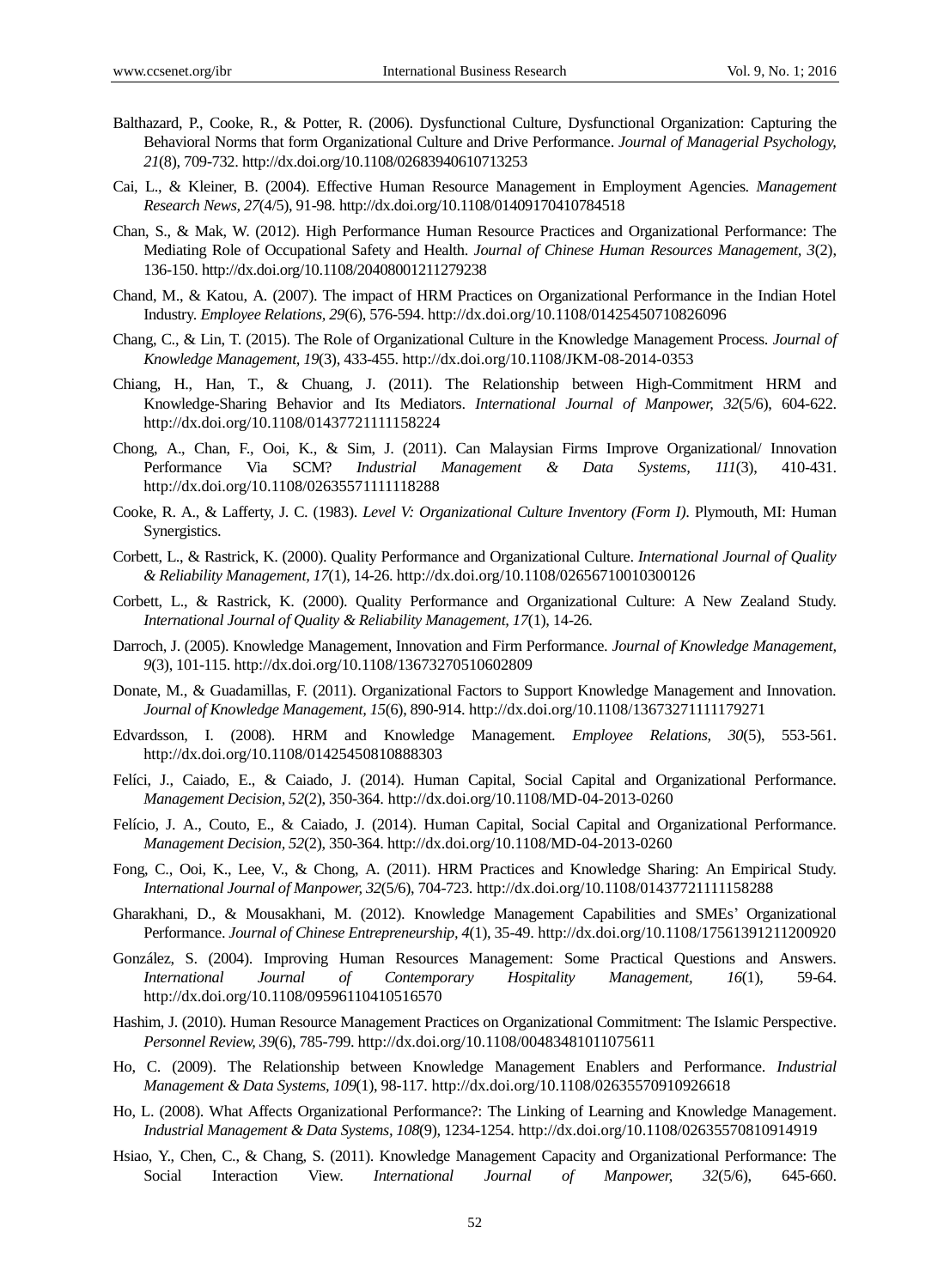<http://dx.doi.org/10.1108/01437721111158242>

- Inkinen, H., Kianto, A., & Vanhala, M. (2015). Knowledge Management Practices and Innovation Performance in Finland. *Baltic Journal of Management, 10*(4)[. http://dx.doi.org/10.1108/BJM-10-2014-0178](http://dx.doi.org/10.1108/BJM-10-2014-0178)
- Kalling, T. (2003). Knowledge Management and the Occasional Links with Performance. *Journal of Knowledge Management, 7*(3), 67-81[. http://dx.doi.org/10.1108/13673270310485631](http://dx.doi.org/10.1108/13673270310485631)
- Kreitner, R., & Kinicki, A. (2004). *Organizational Behaviour, 6*. New York: McGraw-Hill.
- Kruger, C., & Johnson, K. (2011). Is There A Correlation between Knowledge Management Maturity and Organizational Performance? *VINE, 41*(3), 265-295.<http://dx.doi.org/10.1108/03055721111171618>
- Kuo, T. (2011). How to Improve Organizational Performance through Learning and Knowledge? *International Journal of Manpower, 32*(5/6), 581-603.<http://dx.doi.org/10.1108/01437721111158215>
- Lee, S., & [Yu,](http://www.emeraldinsight.com/action/doSearch?ContribStored=Yu%2C+K) K. (2004). Corporate Culture and Organizational Performance. *Journal of Managerial Psychology, 19*(4), 340-359.<http://dx.doi.org/10.1108/02683940410537927>
- Lopez-Rodrıguez, S. (2009). Environmental Engagement, Organizational Capability and Firm Performance. *Corporate Governance: The International Journal of Business in Society, 9*(4), 400-408. <http://dx.doi.org/10.1108/14720700910984954>
- Maheshwari, S., & Vohra, V. (2015). Identifying Critical HR Practices Impacting Employee Perception and Commitment During Organizational Change. *Journal of Organizational Change Management, 28*(5), 872-894. <http://dx.doi.org/10.1108/JOCM-03-2014-0066>
- Mahmoudsalehi, M., & Moradkhannejad, R. (2012). How Knowledge Management is Affected by Organizational Structure. *The Learning Organization, 19*(6), 518-528. <http://dx.doi.org/10.1108/09696471211266974>
- Marqués, D., & Simón, F. (2011). The Effect of Knowledge Management Practices on Firm Performance. *Journal of Knowledge Management, 10*(3), 143-156.<http://dx.doi.org/10.1108/13673270610670911>
- Mills, A., & Smith, T. (2011). Knowledge Management and Organizational Performance: A Decomposed View. *Journal of Knowledge Management, 15*(1), 156-171.<http://dx.doi.org/10.1108/13673271111108756>
- Moideenkutty, U., Al-Lamki, A., & Murthy, Y. (2011). HRM Practices and Organizational Performance in Oman. *Personnel Review, 40*(2), 239-251. <http://dx.doi.org/10.1108/00483481111106101>
- Nold III, H. (2012). Linking Knowledge Processes with Firm Performance: Organizational Culture. *Journal of Intellectual Capital, 13*(1), 16-38.<http://dx.doi.org/10.1108/14691931211196196>
- Ortega-Parra, A., & Sastre-Castillo, M. (2013). Impact of Perceived Corporate Culture on Organizational commitment. *Management Decision, 51*(5), 1071-1083[. http://dx.doi.org/10.1108/MD-08-2012-0599](http://dx.doi.org/10.1108/MD-08-2012-0599)
- Osman, I., Ho, T., & Galang, M. (2011). The Relationship between Human Resource Practices and Firm Performance: An Empirical Assessment of Firms in Malaysia. *Business Strategy Series, 12*(1), 41-48. <http://dx.doi.org/10.1108/17515631111100412>
- Park, H., Ribiére, V., & Schulte, W. D. J. (2004), Critical Attributes of Organizational Culture that Promote Knowledge Management Technology Implementation Success. *Journal of Knowledge Management, 8*(3), 106-117. <http://dx.doi.org/10.1108/13673270410541079>
- Patil, S., & Kant, R. (2012). Organizational Culture a HR Strategy for Successful Knowledge Management. *Strategic HR Review, 11*(6), 322-328.<http://dx.doi.org/10.1108/14754391211264785>
- Pyöriä, P. (2007). Informal Organizational Culture: The Foundation of knowledge Workers' Performance. *Journal of Knowledge Management, 11*(3), 16-30.<http://dx.doi.org/10.1108/13673270710752081>
- Rai, R. (2011). Knowledge Management and Organizational Culture: A Theoretical Integrative Framework. *Journal of Knowledge Management, 15*(5), 779-801[. http://dx.doi.org/10.1108/13673271111174320](http://dx.doi.org/10.1108/13673271111174320)
- Rowden, R. (2002). High Performance and Human Resource Characteristics of Successful Small Manufacturing and Processing Companies. *Leadership & Organization Development Journal, 23*(2), 79-83. <http://dx.doi.org/10.1108/01437730210419206>
- Salehzadeh, R., Pool, J., Lashaki, J., Dolati, H., & Jamkhaneh, H. (2015). Studying the Effect of Spiritual Leadership on Organizational Performance: An Empirical Study in Hotel Industry. International Journal of Culture, *Tourism and Hospitality Research, 9*(3), 346-359. <http://dx.doi.org/10.1108/IJCTHR-03-2015-0012>
- Sharabati, A., Jawad, S., & Bontis, N. (2010). Intellectual Capital and Business Performance in the Pharmaceutical